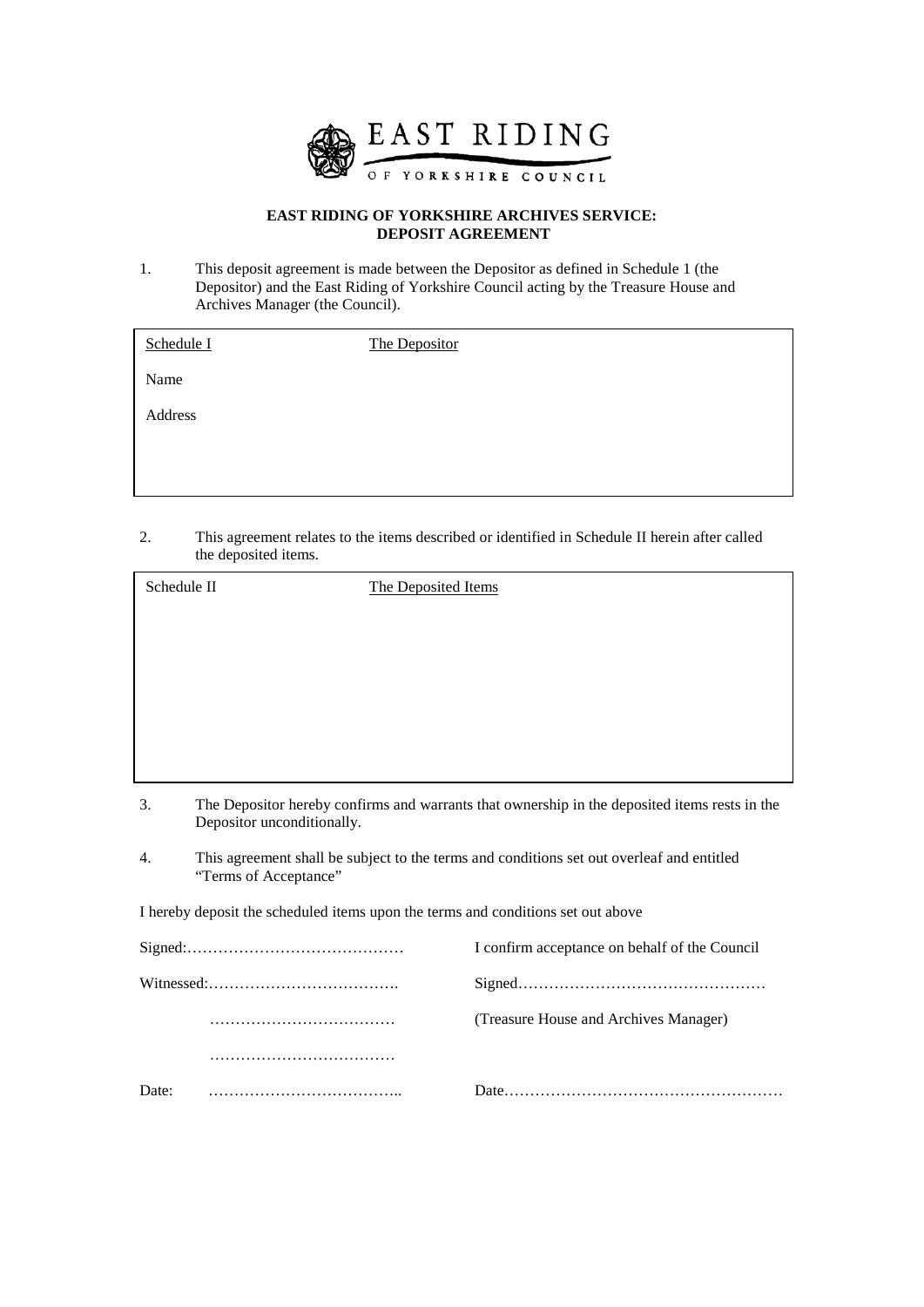# **DEPOSIT AGREEMENT: TERMS OF ACCEPTANCE**

## **1. General**

- 1.1 The deposited items are accepted upon the following terms except as may be expressly varied in writing by the parties hereto which variation should be appended to this agreement
- 1.2 For the purpose of this agreement the Council shall act through the Treasure House and Archives Manager with respect to any consent, notice, approval, requirement or any other action of the Council referred to under this agreement or through such other officer of the Council as may from time to time be determined and all notices and communications from the Depositor to the Council under this agreement shall be addressed to that Officer.
- 1.3 All deposited items may be examined, inspected, exhibited or loaned or used in any way in the absolute discretion of the Council with or without charge but the Council shall not by virtue of deposit be obliged to make items available for inspection or for any other purpose.
- 1.4 All deposited items may be used, photographed, microfilmed, copied or published in the absolute discretion of the Council and copyright in such items shall be that of the Council absolutely.
- 1.5 The Council shall store the deposited items in such conditions as it sees fit in its absolute discretion and shall, save in the case of negligence of the Council, not be liable to the Depositor in any circumstances for any loss or damage to the deposits from whatever cause howsoever arising.
- 1.6 The Council shall be at liberty to mark the records with any mark of reference.
- 1.7 The Council shall be at liberty to carry out any repair or conservation work as it shall in its absolute discretion determine and shall not be liable for any damage so caused, save in the case of negligence of the part of the Council.
- 1.8 The Council reserves the right to return items to Depositors if such persons can be traced following reasonable enquiry.

## **2. Withdrawal**

- 2.1 All Depositors shall be entitled to temporarily remove deposited items for three months in any period of up to twelve months. All endeavours will be made to meet such request without delay but Depositors should whenever possible give prior warning to the Council and the Council shall not by virtue of this condition be responsible to produce any deposited item earlier than 21 days following the receipt of written notice of withdrawal.
- 2.2 Deposited items may be withdrawn from the Service for periods longer than three months in any twelve months or absolutely. The Council shall not by virtue of this condition be responsible to produce any deposited item for permanent withdrawal earlier than 60 days following the receipt of written notice of withdrawal. Upon permanent withdrawal the Depositor shall be liable to the Council for the reasonable costs and charges being the costs and charges currently in force at the time of withdrawal and actually incurred by the Council in respect of the cost of cataloguing or producing a calendar of the deposited items, the cost of all conservation work carried out in connection with the deposited items, and a charge in respect of the costs of storage.

## **3. Confidential Items**

3.1 If requested by the Depositor, deposited items which are confidential will only be made available for public inspection, research or other purposes with the agreement of the Depositor during the period of 30 years from the date of creation of the item or such longer period as may be agreed with the Council.